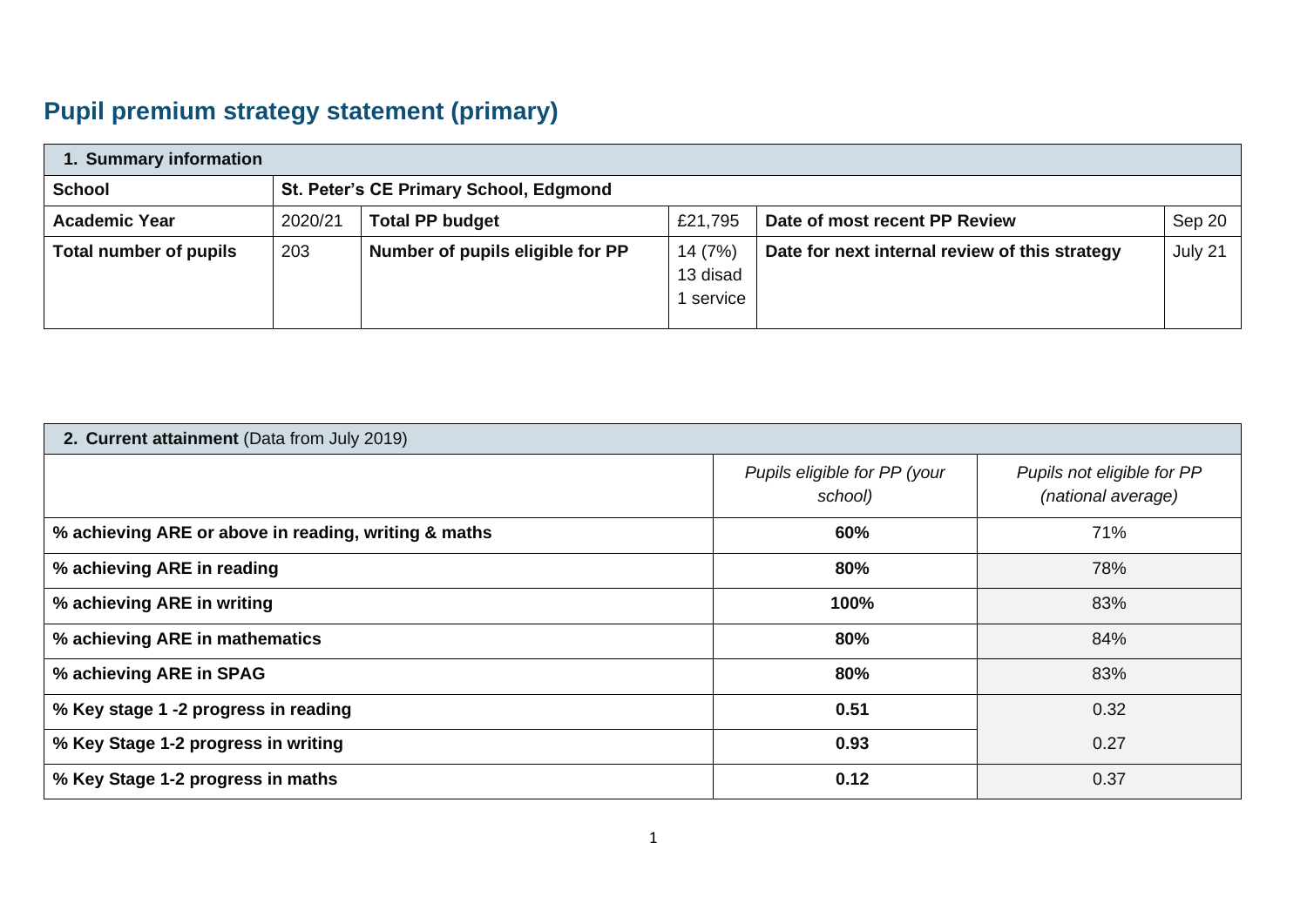|           | 3. Barriers to future attainment (for pupils eligible for PP)                                                     |                                                                                                                                                                                        |  |  |  |  |
|-----------|-------------------------------------------------------------------------------------------------------------------|----------------------------------------------------------------------------------------------------------------------------------------------------------------------------------------|--|--|--|--|
|           | In-school barriers (issues to be addressed in school, such as poor oral language skills)                          |                                                                                                                                                                                        |  |  |  |  |
| А.        | Attainment gaps in phonics and reading for KS1 pupils following the absence from school during COVID-19 lockdown. |                                                                                                                                                                                        |  |  |  |  |
| В.        | Attainment gaps in reading and maths for KS2 pupils following the absence from school during COVID-19 lockdown.   |                                                                                                                                                                                        |  |  |  |  |
| C.        | Poor emotional wellbeing linked to issues at home or school and COVID-19 lockdown.                                |                                                                                                                                                                                        |  |  |  |  |
|           | External barriers (issues which also require action outside school, such as low attendance rates)                 |                                                                                                                                                                                        |  |  |  |  |
| D.        | Attendance rates for a small minority of PP pupils are below the whole school target of 96.5%.                    |                                                                                                                                                                                        |  |  |  |  |
| 4.        | Desired outcomes (Desired outcomes and how they will be measured)                                                 | <b>Success criteria</b>                                                                                                                                                                |  |  |  |  |
| Α.        | Improved attainment in phonics and reading for KS1 PP pupils.                                                     | Pupils in KS1 eligible for PP make<br>rapid progress in phonics and<br>reading by the end of the year so that<br>they meet age-related expectations<br>and pass the Y1 Phonics screen. |  |  |  |  |
| <b>B.</b> | Improved attainment in reading and maths for KS2 PP pupils.                                                       | Pupils in KS2 eligible for PP make<br>rapid progress in reading and maths<br>by the end of the year so that they<br>meet age-related expectations.                                     |  |  |  |  |
| C.        | Good emotional wellbeing for PP children.                                                                         | All PP pupils feel well-supported with<br>their emotional needs and know<br>where to turn to for help.                                                                                 |  |  |  |  |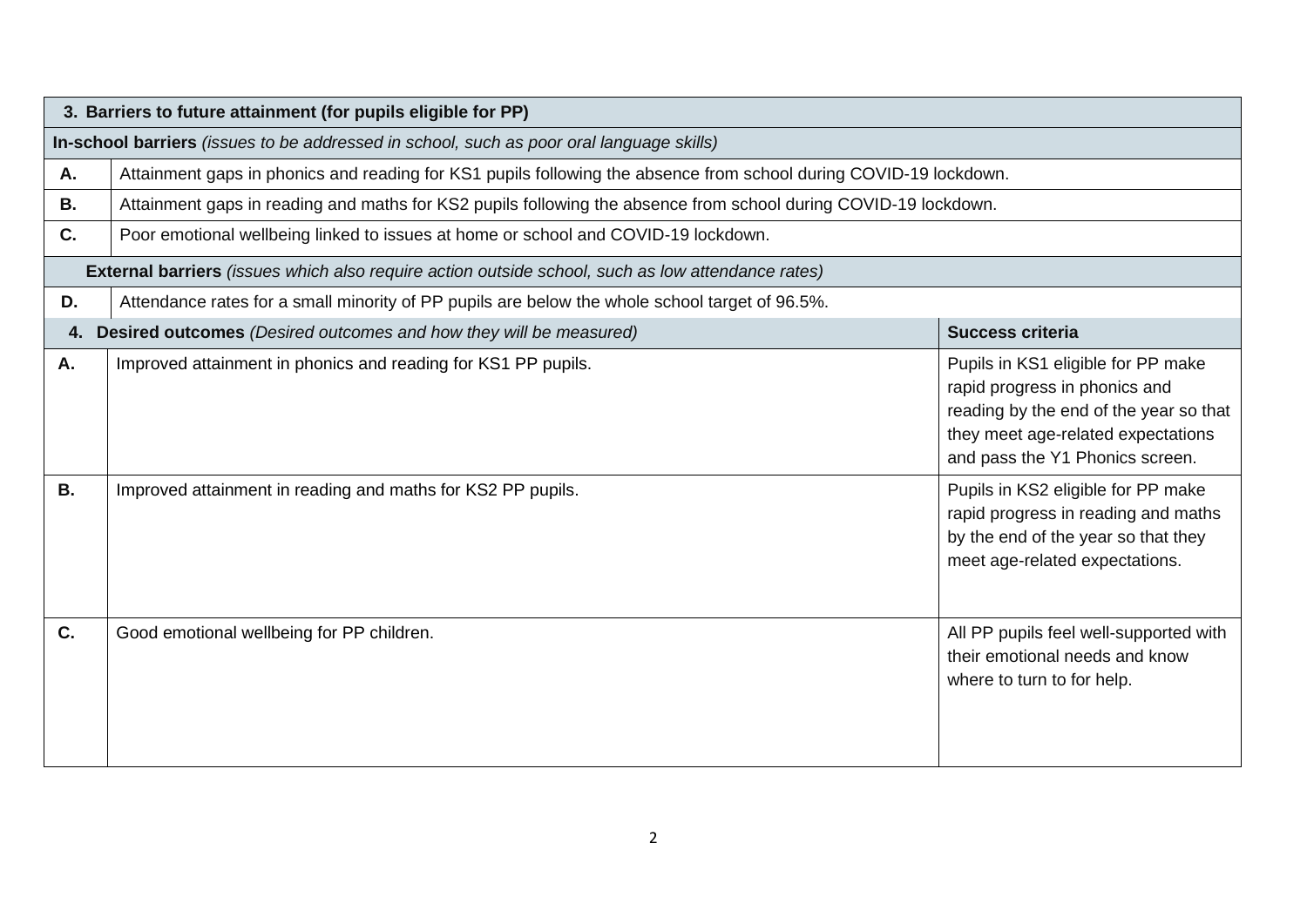| D. | High attendance rates for all PP pupils. | Attendance rates for all PP pupils are |
|----|------------------------------------------|----------------------------------------|
|    |                                          | in-line with the whole school target.  |
|    |                                          |                                        |
|    |                                          |                                        |
|    |                                          |                                        |
|    |                                          |                                        |

| 5. Planned expenditure                                                                                                                                                                     |                                                                                                                                                                                 |                                                                                   |                                                                                                                                                                                                                                                       |                   |                                         |
|--------------------------------------------------------------------------------------------------------------------------------------------------------------------------------------------|---------------------------------------------------------------------------------------------------------------------------------------------------------------------------------|-----------------------------------------------------------------------------------|-------------------------------------------------------------------------------------------------------------------------------------------------------------------------------------------------------------------------------------------------------|-------------------|-----------------------------------------|
| Academic year                                                                                                                                                                              | 2020/21                                                                                                                                                                         |                                                                                   |                                                                                                                                                                                                                                                       |                   |                                         |
| The three headings below enable schools to demonstrate how they are using the Pupil Premium to improve classroom pedagogy, provide targeted support<br>and support whole school strategies |                                                                                                                                                                                 |                                                                                   |                                                                                                                                                                                                                                                       |                   |                                         |
| i. Quality of teaching for all                                                                                                                                                             |                                                                                                                                                                                 |                                                                                   |                                                                                                                                                                                                                                                       |                   |                                         |
| <b>Desired outcome</b>                                                                                                                                                                     | Chosen action /<br>approach                                                                                                                                                     | What is the evidence and<br>rationale for this choice?                            | How will you ensure it is<br>implemented well?                                                                                                                                                                                                        | <b>Staff lead</b> | When will you review<br>implementation? |
| A. Improved<br>attainment in<br>phonics and reading<br>for KS1 PP pupils.                                                                                                                  | <b>Replenish EYFS</b><br>and KS1 reading<br>books with up-to-<br>date, phonetically<br>decodable stock.<br>Purchase<br>additional phonics<br>resources for<br>Reception and Y1. | EEF research $(+ 4$ months for<br>Phonics, +3 months for Parental<br>engagement). | Phonics/Early Reading<br>Parents Information meetings<br>for YR, Y1 & Y2.<br>Termly reading diary scrutinies<br>to ensure children's reading<br>books match their phonics<br>phase and that they are being<br>read with at least weekly in<br>school. | HT/KS1<br>lead    | <b>July 2021</b>                        |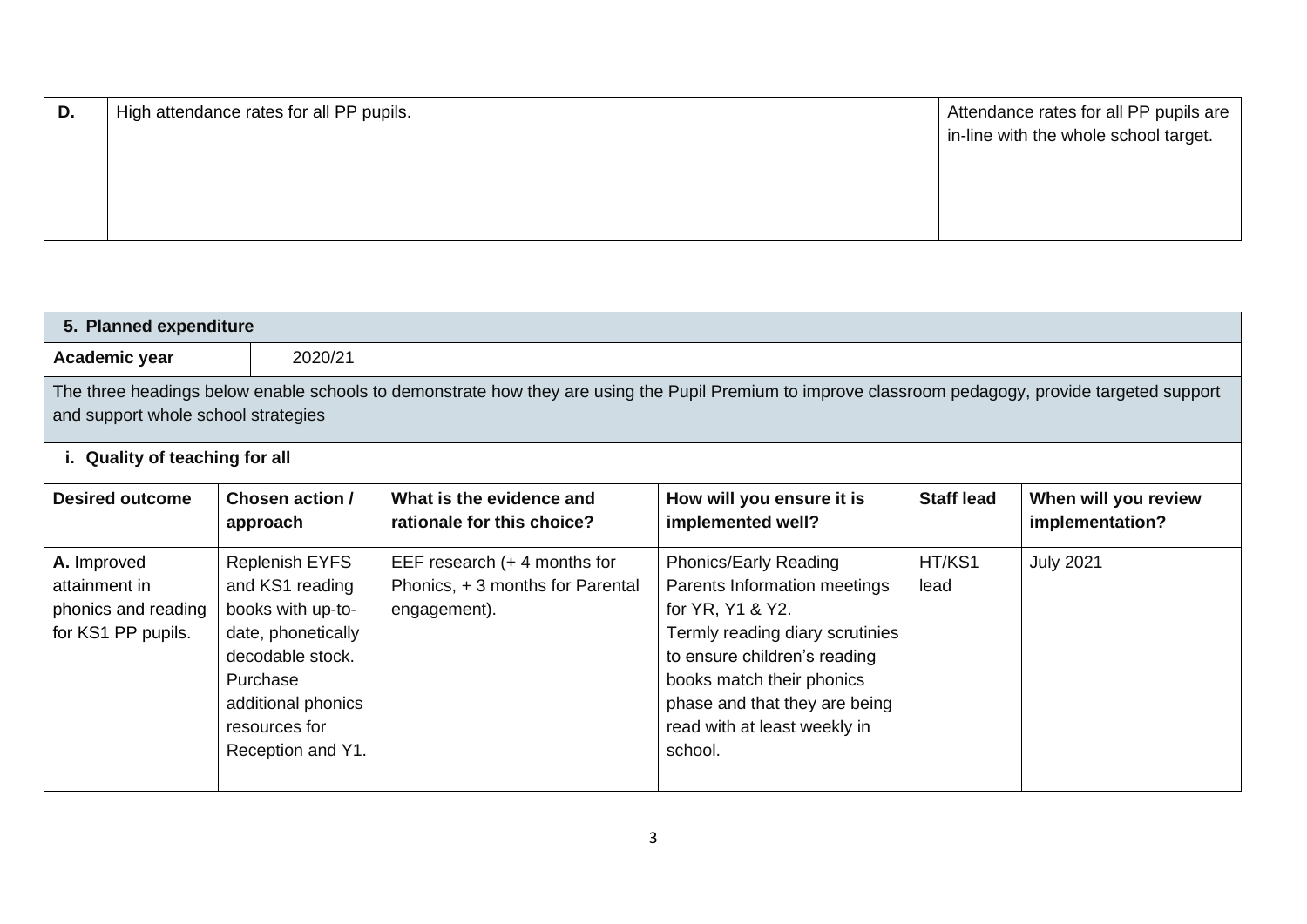| A. Improved<br>attainment in<br>phonics and reading<br>for KS1 PP pupils. | Parent volunteers<br>to read 1:1 with<br>KS1 children, with<br>a focus on Reading<br>Comprehension<br>strategies. | EEF research (+ 6 months). | English subject lead and KS1<br>lead to jointly deliver CPD for<br>Parent volunteers on both<br>Phonics and Reading<br>Comprehension strategies.                                                                                                   | English<br>subject<br>lead/KS1<br>lead | <b>July 2021</b> |
|---------------------------------------------------------------------------|-------------------------------------------------------------------------------------------------------------------|----------------------------|----------------------------------------------------------------------------------------------------------------------------------------------------------------------------------------------------------------------------------------------------|----------------------------------------|------------------|
| A. Improved<br>attainment in<br>phonics and reading<br>for KS1 PP pupils. | Phonics and early<br>reading CPD for all<br>school staff.                                                         | EEF research (+ 4 months). | Training will be attended by all<br>school staff.<br>Follow-up termly lesson<br>observations to ensure<br>consistency of approach and<br>rigorous teaching.<br>EYFS & KS1 staff to visit other<br>settings to observe best<br>practice in phonics. | HT                                     | <b>July 2021</b> |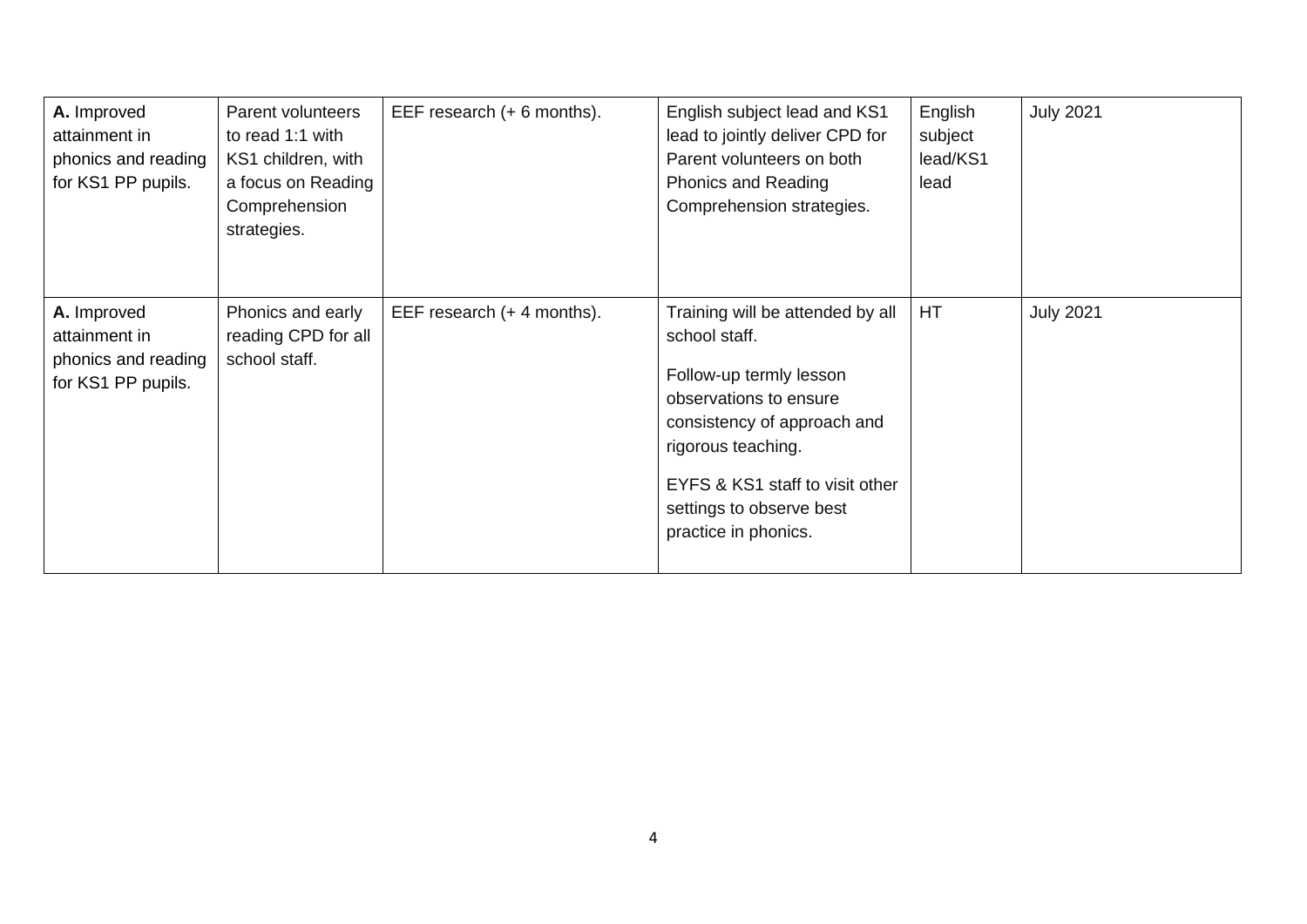| <b>B.</b> Improved<br>attainment in<br>reading and maths<br>for KS2 PP pupils. | 'Love of reading'<br>CPD for all staff.                                                                                                                  | EEF guide to supporting school<br>planning.                                                                                                                                                                                                                                                                                                                                                                                                                                                                                  | Training will be attended by all<br>school staff.<br>Termly reading diary scrutinies<br>to ensure children are reading<br>a range of texts and that they<br>are being read with at least<br>weekly in school.<br>Pupil voice carried out to<br>monitor children's view of<br>reading in school. | HT                       | <b>July 2021</b> |
|--------------------------------------------------------------------------------|----------------------------------------------------------------------------------------------------------------------------------------------------------|------------------------------------------------------------------------------------------------------------------------------------------------------------------------------------------------------------------------------------------------------------------------------------------------------------------------------------------------------------------------------------------------------------------------------------------------------------------------------------------------------------------------------|-------------------------------------------------------------------------------------------------------------------------------------------------------------------------------------------------------------------------------------------------------------------------------------------------|--------------------------|------------------|
| <b>B.</b> Improved<br>attainment in<br>reading and maths<br>for KS2 PP pupils. | Implementation of<br><b>White Rose Maths</b><br>scheme of work.<br>Purchase of<br>additional maths<br>resources to<br>compliment this<br>scheme of work. | The scheme of work is aligned to<br>the Mathematics Guidance<br>published by the DfE & NCETM in<br>June 2020.<br>Objectives from previous years<br>have been incorporated into the<br>current year planning in order to<br>cover any likely gaps in<br>knowledge due to the COVID-19<br>lockdown.<br>The maths curriculum is<br>consistent throughout school and<br>follows a concrete, pictorial,<br>abstract approach.<br>Lessons can be accessed very<br>easily from home should further<br>school/bubble closures occur. | Maths lesson observations,<br>book scrutinies and pupil voice<br>will take place in the Spring<br>term.                                                                                                                                                                                         | HT/Maths<br>subject lead | <b>July 2021</b> |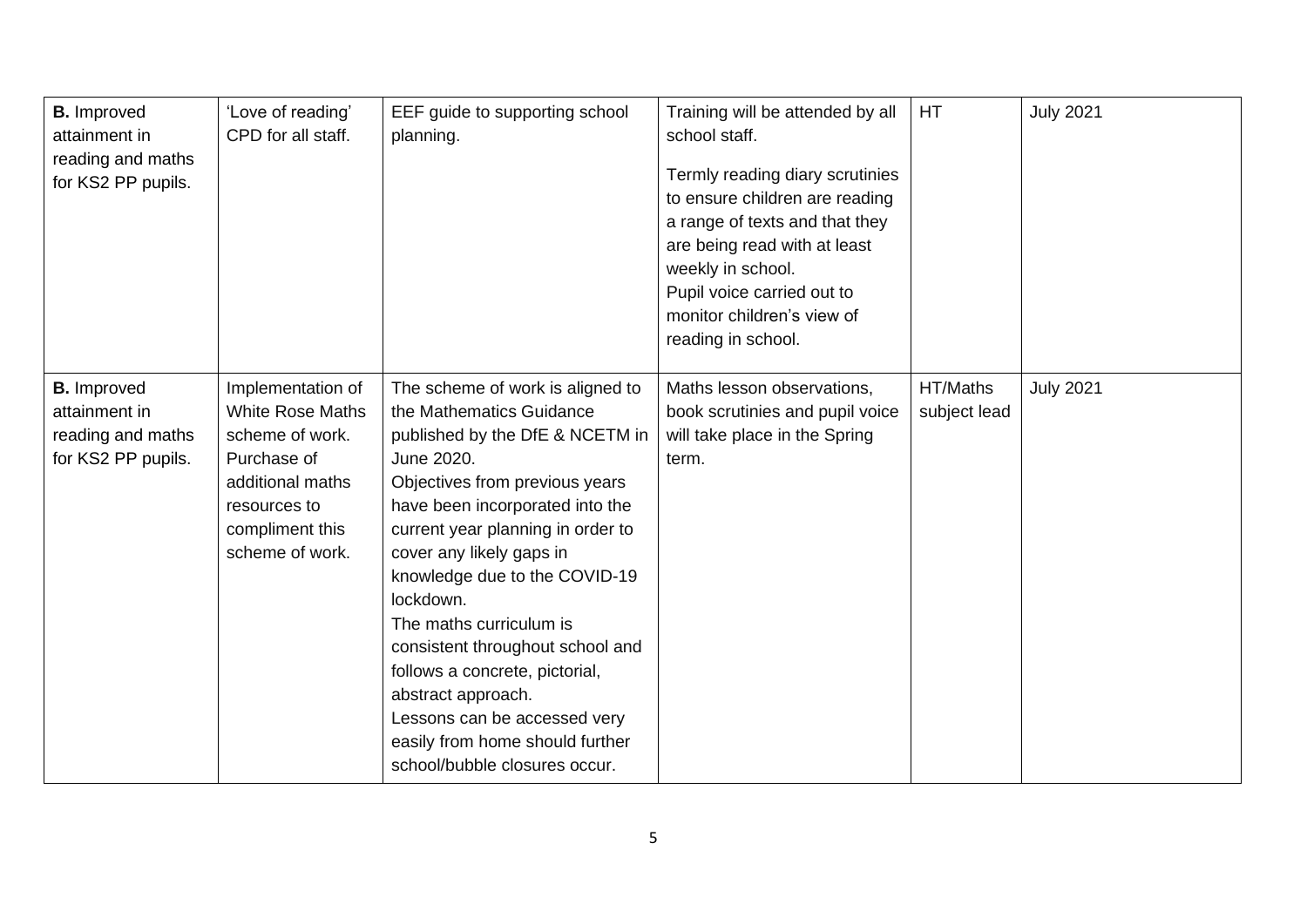| A. Improved<br>attainment in<br>phonics and reading<br>for KS1 PP pupils.<br><b>B.</b> Improved<br>attainment in<br>reading and maths<br>for KS2 PP pupils. | Outdoor adventure<br>learning.  | EEF toolkit (+ 4 months). | Continue to provide a<br>residential visit for children in<br>Y6 with fully subsidised places<br>offered to all PP children.<br>Class teachers/support staff<br>will attend to allow for effective<br>teacher-pupil relationships to<br>be forged and enhanced.<br>COVID-19 allowing, begin<br>using the Arthog Outreach<br>programme to allow other year<br>groups to access outdoor | <b>HT</b> | <b>July 2021</b> |
|-------------------------------------------------------------------------------------------------------------------------------------------------------------|---------------------------------|---------------------------|---------------------------------------------------------------------------------------------------------------------------------------------------------------------------------------------------------------------------------------------------------------------------------------------------------------------------------------------------------------------------------------|-----------|------------------|
|                                                                                                                                                             |                                 |                           | adventure learning with fully                                                                                                                                                                                                                                                                                                                                                         |           |                  |
|                                                                                                                                                             |                                 |                           | qualified instructors closer to<br>home.                                                                                                                                                                                                                                                                                                                                              |           |                  |
| A. Improved<br>attainment in<br>phonics and reading<br>for KS1 PP pupils.<br><b>B.</b> Improved<br>attainment in<br>reading and maths<br>for KS2 PP pupils. | Arts & Sports<br>participation. | EEF toolkit (+ 2 months). | All PP pupils are offered free<br>after-school club places<br>throughout the school year.<br>Monitored by Headteacher to<br>ensure that all children (as far<br>as is practical) take up this<br>offer.<br>PP children can also access<br>music lessons free-of-charge if<br>they wish (including online<br>should school/bubble closures<br>occur).                                  | HT        | <b>July 2021</b> |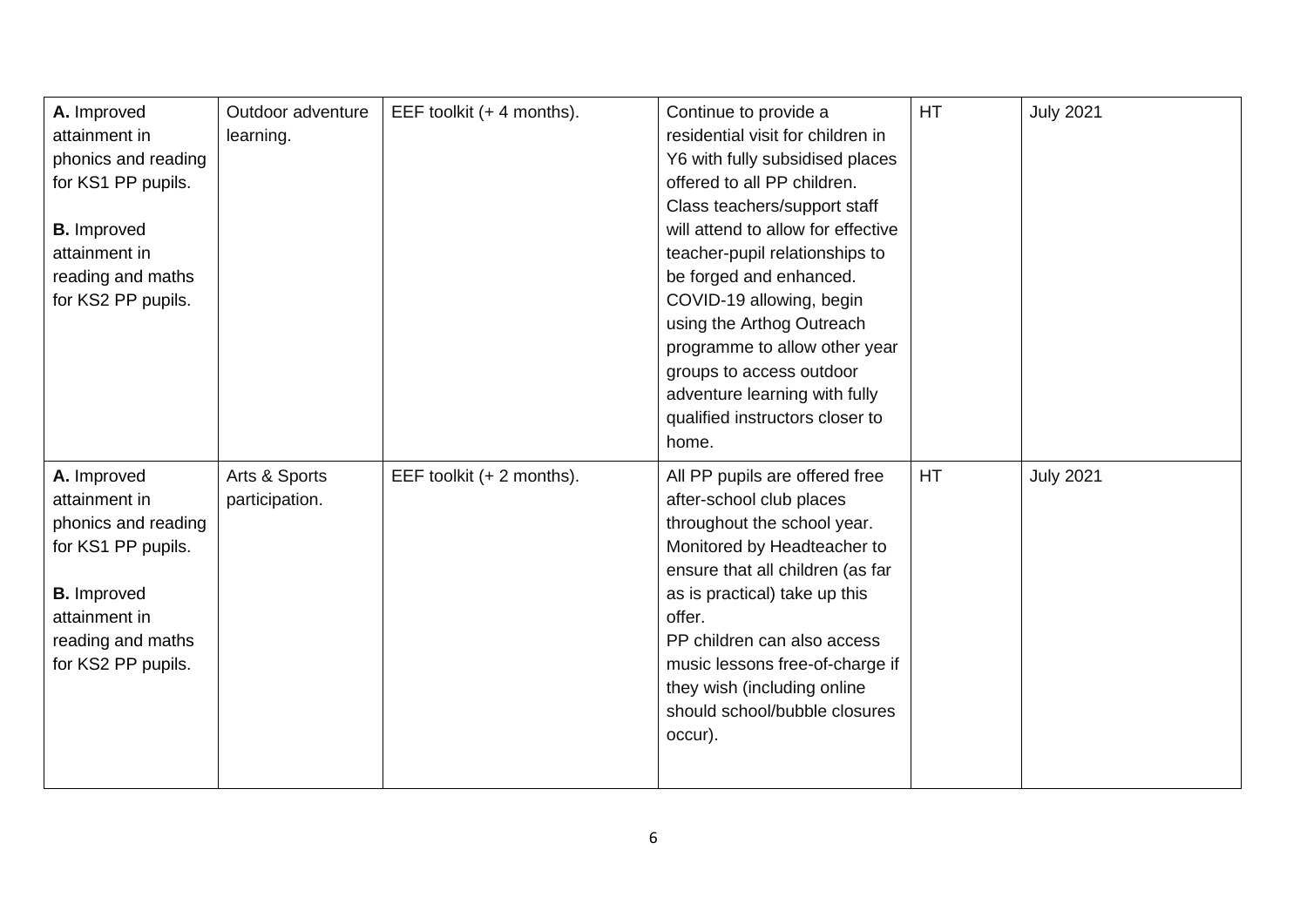| C. Good emotional<br>wellbeing for PP<br>children. | Use of Jigsaw<br>PSHE scheme of<br>work across<br>school. | EEF toolkit (+ 4 months for Social<br>& emotional learning). | The Jigsaw scheme of work is<br>intended to support children to<br>build social skills, grow<br>emotional literacy, develop<br>positive mental health<br>strategies and nurture positive<br>relationships. | PSHE &<br>Mental<br>health lead | <b>July 2021</b>                                                                                                                                                          |
|----------------------------------------------------|-----------------------------------------------------------|--------------------------------------------------------------|------------------------------------------------------------------------------------------------------------------------------------------------------------------------------------------------------------|---------------------------------|---------------------------------------------------------------------------------------------------------------------------------------------------------------------------|
| C. Good emotional<br>wellbeing for PP<br>children. | Use of CalmBrain<br>programme across<br>school.           | EEF toolkit (+ 4 months for Social<br>& emotional learning). | The CalmBrain programme<br>has been in use in school for<br>over 12 months now and<br>tracking shows that children<br>benefit in terms of their overall<br>wellbeing and readiness to<br>learn.            | PSHE &<br>Mental<br>health lead | <b>July 2021</b>                                                                                                                                                          |
| <b>Total budgeted cost</b>                         |                                                           |                                                              |                                                                                                                                                                                                            |                                 | £962 Phonics books<br>£550 Phonics CPD<br>£500 WRM & resources<br>£750 Residentials<br>£280 Outdoor learning CPD<br>£2000 Clubs/Music lessons<br>£500 Calm Brain<br>£5542 |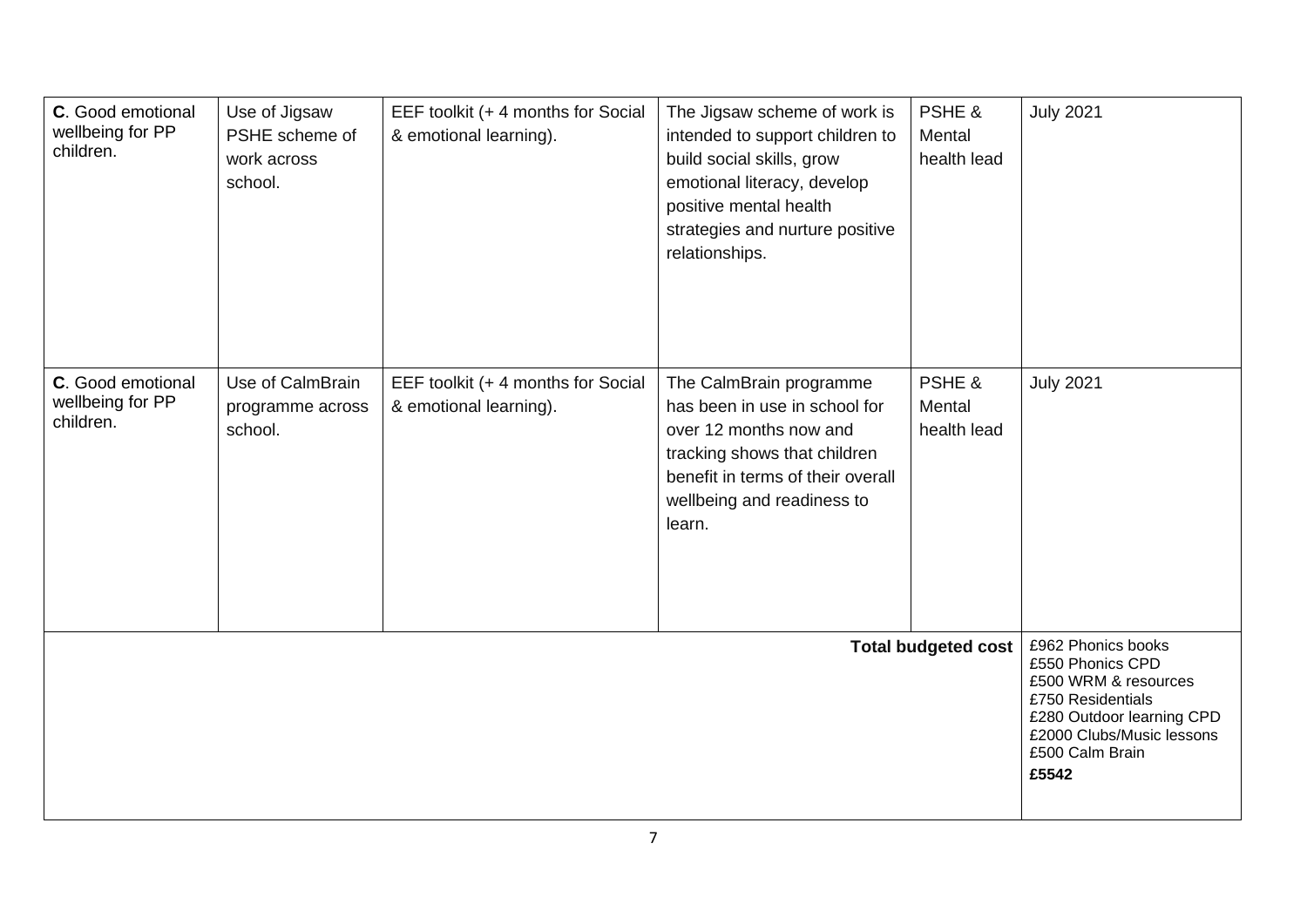| ii. Targeted support                                                           |                                                                                                                                                                                                                               |                                                                                                                                                                                                                  |                                                                                                                                                                                                                                                                                                                               |                   |                                         |  |
|--------------------------------------------------------------------------------|-------------------------------------------------------------------------------------------------------------------------------------------------------------------------------------------------------------------------------|------------------------------------------------------------------------------------------------------------------------------------------------------------------------------------------------------------------|-------------------------------------------------------------------------------------------------------------------------------------------------------------------------------------------------------------------------------------------------------------------------------------------------------------------------------|-------------------|-----------------------------------------|--|
| <b>Desired outcome</b>                                                         | Chosen action /<br>approach                                                                                                                                                                                                   | What is the evidence and<br>rationale for this choice?                                                                                                                                                           | How will you ensure it is<br>implemented well?                                                                                                                                                                                                                                                                                | <b>Staff lead</b> | When will you review<br>implementation? |  |
| A. Improved<br>attainment in<br>phonics and reading<br>for KS1 PP pupils.      | 4x weekly small<br>group $(3:1)$<br>intervention<br>lessons with<br>experienced<br>phonics teacher, in<br>addition to daily<br>class lessons.<br>Purchase of<br>Project X Code<br>intervention<br>programme and<br>resources. | Small group sessions with highly<br>qualified staff have been shown to<br>be effective through research<br>carried out by the EEF toolkit $(+ 4)$<br>months for Small group tuition, +<br>4 months for Phonics). | Use of a well-written<br>intervention scheme with<br>highly structured supporting<br>resources (including reading<br>books).<br>Baseline assessment data will<br>be established pre-intervention<br>and children will be assessed<br>at regular intervals throughout<br>the intervention in order to<br>track their progress. | <b>HT</b>         | <b>July 2021</b>                        |  |
| <b>B.</b> Improved<br>attainment in<br>reading and maths<br>for KS2 PP pupils. | Appoint a trained<br>Coram Beanstalk<br>Reading volunteer<br>to work with x4<br>KS2 PP children.<br>Train and employ a<br>lunchtime<br>supervisor to read<br>with an additional<br>x4 children.                               | EEF research (+ 6 months).                                                                                                                                                                                       | School Partnership agreement.<br>Training before appointment.<br>Reading diary scrutiny, pupil<br>voice and regular reviews.                                                                                                                                                                                                  | English lead      | <b>July 2021</b>                        |  |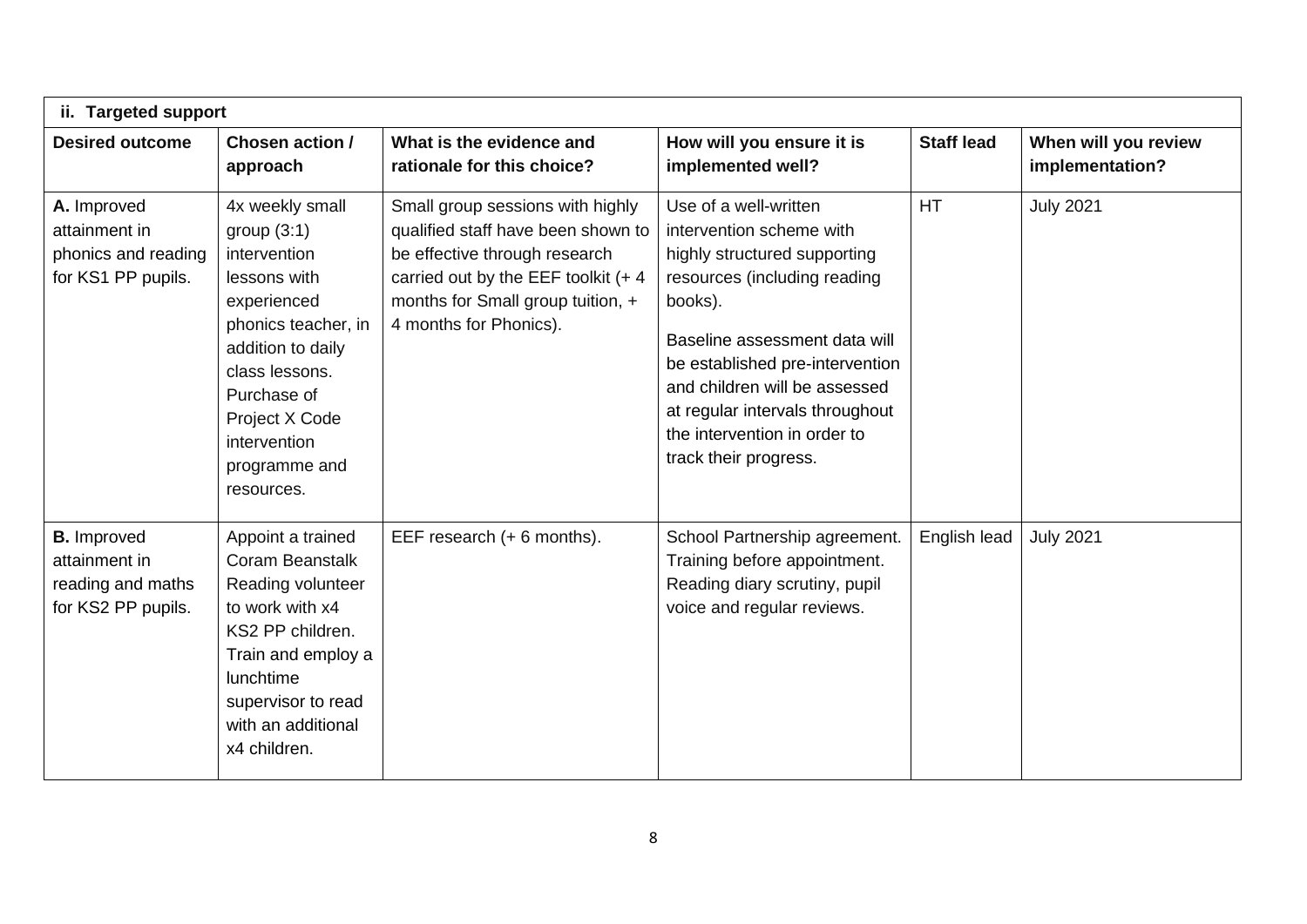| <b>B.</b> Improved<br>attainment in<br>reading and maths<br>for KS2 PP pupils. | 3x weekly small<br>group intervention<br>lessons with<br>experienced<br>teacher or TA, in<br>addition to daily<br>class lessons.<br>Purchase of Rising<br>Stars 'On track<br>Maths' intervention<br>programme and<br>resources. | EEF research (+ 4 months).                                                                                                                                                                  | Use of a well-written<br>intervention scheme with<br>structured supporting<br>resources and lesson plans<br>with clear objectives.<br>Baseline assessment data will<br>be established pre-intervention<br>and children will be assessed<br>at regular intervals throughout<br>the intervention in order to<br>track their progress. | Maths<br>lead/HT | <b>July 2021</b> |
|--------------------------------------------------------------------------------|---------------------------------------------------------------------------------------------------------------------------------------------------------------------------------------------------------------------------------|---------------------------------------------------------------------------------------------------------------------------------------------------------------------------------------------|-------------------------------------------------------------------------------------------------------------------------------------------------------------------------------------------------------------------------------------------------------------------------------------------------------------------------------------|------------------|------------------|
| C. Good emotional<br>wellbeing for PP<br>children.                             | Family support<br>worker                                                                                                                                                                                                        | To provide support and nurture<br>for vulnerable pupils in receipt of<br>PP who otherwise would not meet<br>the threshold of support under the<br>established CAF / TAC / EHS<br>processes. | Good communication between<br>children, families, support<br>worker and school.<br>Support recorded on CPOMS<br>system.                                                                                                                                                                                                             | <b>HT</b>        | <b>July 2021</b> |
| C. Good emotional<br>wellbeing for PP<br>children.                             | <b>School Mental</b><br><b>Health Lead</b><br>identified and CPD<br>provided.                                                                                                                                                   | There is a trained member of staff<br>in school to provide support to<br>individual PP children and advice<br>to colleagues.                                                                | CPD will be provided, including<br>4x Future in Mind sessions, 3x<br>Wellbeing for education return<br>webinars and the opportunity<br>to take part in regular<br>supervision sessions provided<br>by the Educational Psychology<br>Team.                                                                                           | <b>HT</b>        | <b>July 2021</b> |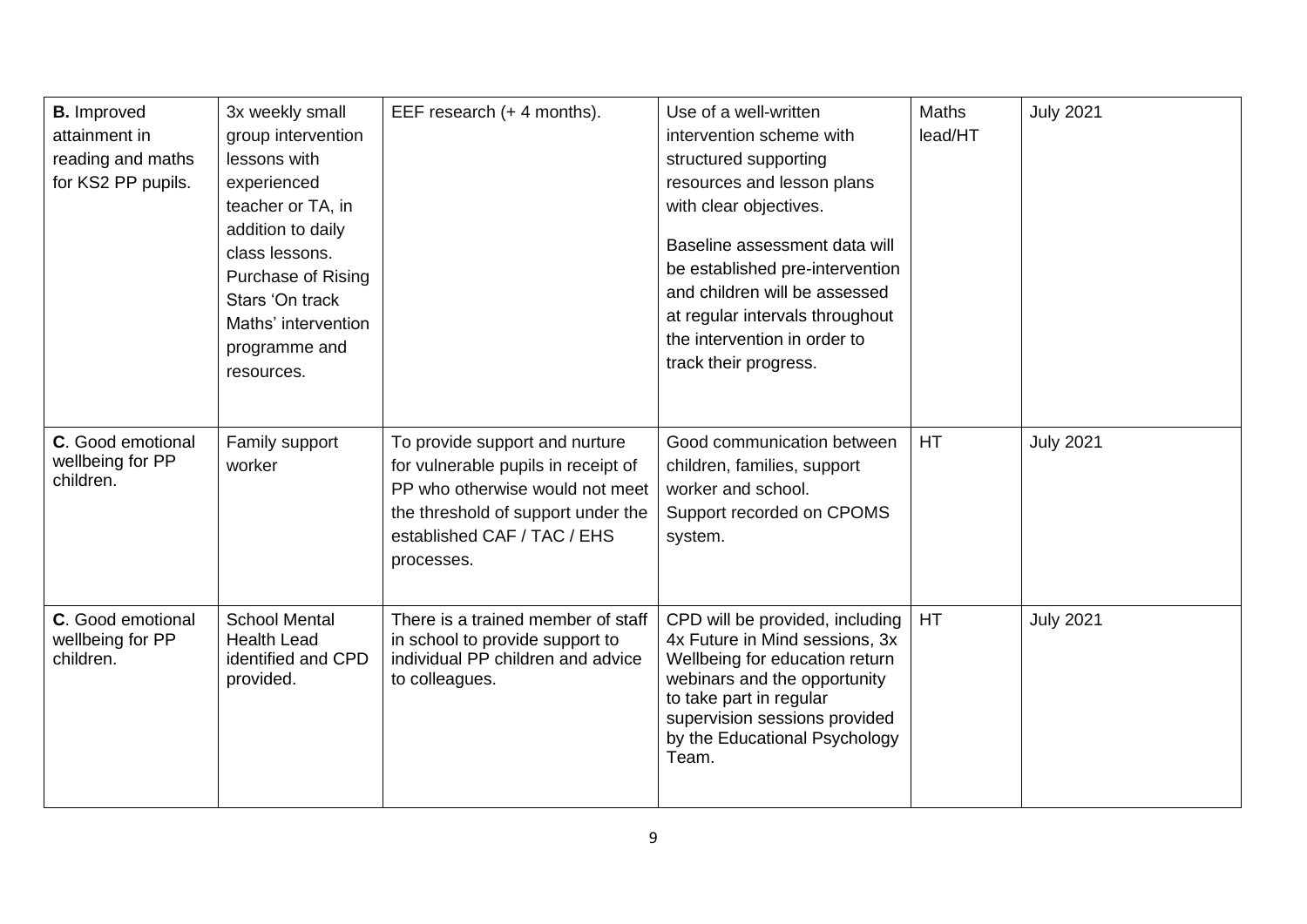|                                                   | <b>Total budgeted cost</b><br>£7959 teacher<br>£1200 resources<br>£660 Beanstalk<br>£1376.64 LS<br>£9806.40 TAs<br>£21,002.04 |                                                                              |                                                                                                                                                                                                                        |                    |                                         |
|---------------------------------------------------|-------------------------------------------------------------------------------------------------------------------------------|------------------------------------------------------------------------------|------------------------------------------------------------------------------------------------------------------------------------------------------------------------------------------------------------------------|--------------------|-----------------------------------------|
| iii. Other approaches                             |                                                                                                                               |                                                                              |                                                                                                                                                                                                                        |                    |                                         |
| <b>Desired outcome</b>                            | Chosen action /<br>approach                                                                                                   | What is the evidence and<br>rationale for this choice?                       | How will you ensure it is<br>implemented well?                                                                                                                                                                         | <b>Staff lead</b>  | When will you review<br>implementation? |
| C. High attendance<br>rates for all PP<br>pupils. | Educational<br><b>Welfare Officer</b><br>support.                                                                             | Good attendance will in turn lead<br>to improved progress and<br>attainment. | EWO to monitor attendance of<br>PP pupils closely and attend<br>meetings with parents for any<br>child whose attendance is<br>causing concern, referring any<br>families to the Family Support<br>Worker if necessary. | <b>HT</b>          | <b>July 2021</b>                        |
| <b>Total budgeted cost</b>                        |                                                                                                                               |                                                                              |                                                                                                                                                                                                                        |                    | £1545                                   |
|                                                   |                                                                                                                               |                                                                              |                                                                                                                                                                                                                        | <b>Grand total</b> | £28,089.04                              |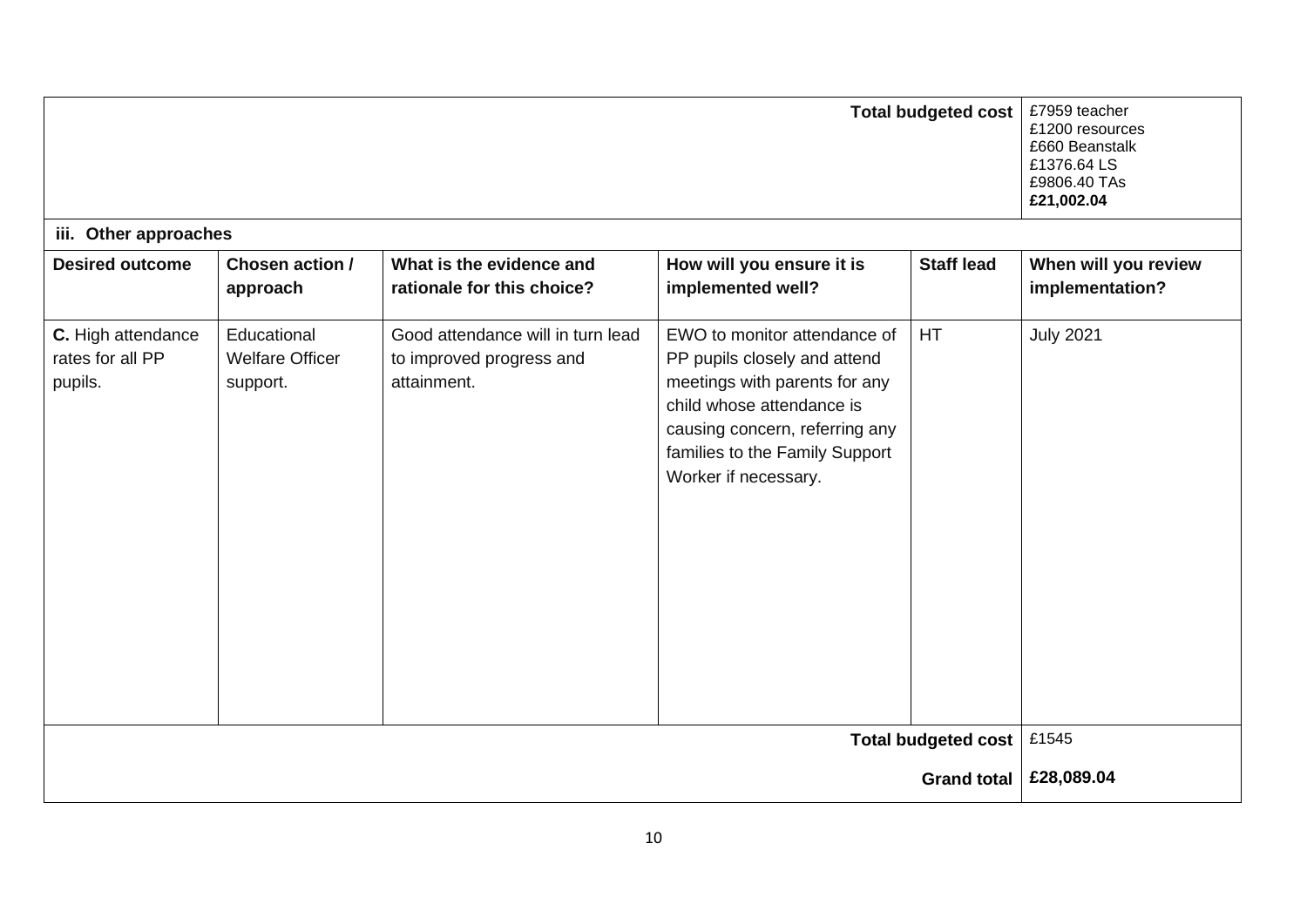| 6. Review of expenditure                                                  |                                                                                                                                                                                                                                                                                                                                                                         |                                                                                                                                                                                                                                                                                                                                                                                                                                                                                                                                                                                                                                                                                                                                                                                                                                                                                                                                   |                                                                                                                                                                                                                                                                                                                                                                                                                                                                                                                                                                                                                                                                                                                                                                                                                                                                                                                                                                                                                    |                                                                                                                         |  |
|---------------------------------------------------------------------------|-------------------------------------------------------------------------------------------------------------------------------------------------------------------------------------------------------------------------------------------------------------------------------------------------------------------------------------------------------------------------|-----------------------------------------------------------------------------------------------------------------------------------------------------------------------------------------------------------------------------------------------------------------------------------------------------------------------------------------------------------------------------------------------------------------------------------------------------------------------------------------------------------------------------------------------------------------------------------------------------------------------------------------------------------------------------------------------------------------------------------------------------------------------------------------------------------------------------------------------------------------------------------------------------------------------------------|--------------------------------------------------------------------------------------------------------------------------------------------------------------------------------------------------------------------------------------------------------------------------------------------------------------------------------------------------------------------------------------------------------------------------------------------------------------------------------------------------------------------------------------------------------------------------------------------------------------------------------------------------------------------------------------------------------------------------------------------------------------------------------------------------------------------------------------------------------------------------------------------------------------------------------------------------------------------------------------------------------------------|-------------------------------------------------------------------------------------------------------------------------|--|
| <b>Previous Academic Year</b>                                             |                                                                                                                                                                                                                                                                                                                                                                         |                                                                                                                                                                                                                                                                                                                                                                                                                                                                                                                                                                                                                                                                                                                                                                                                                                                                                                                                   |                                                                                                                                                                                                                                                                                                                                                                                                                                                                                                                                                                                                                                                                                                                                                                                                                                                                                                                                                                                                                    |                                                                                                                         |  |
| i. Quality of teaching for all                                            |                                                                                                                                                                                                                                                                                                                                                                         |                                                                                                                                                                                                                                                                                                                                                                                                                                                                                                                                                                                                                                                                                                                                                                                                                                                                                                                                   |                                                                                                                                                                                                                                                                                                                                                                                                                                                                                                                                                                                                                                                                                                                                                                                                                                                                                                                                                                                                                    |                                                                                                                         |  |
| <b>Desired outcome</b>                                                    | Chosen action /<br>approach                                                                                                                                                                                                                                                                                                                                             | <b>Estimated impact:</b> Did you meet the<br>success criteria? Include impact on pupils not<br>eligible for PP, if appropriate.                                                                                                                                                                                                                                                                                                                                                                                                                                                                                                                                                                                                                                                                                                                                                                                                   | <b>Lessons learned</b><br>(and whether you will continue with this approach)                                                                                                                                                                                                                                                                                                                                                                                                                                                                                                                                                                                                                                                                                                                                                                                                                                                                                                                                       | <b>Cost</b>                                                                                                             |  |
| A. Improved<br>attainment in<br>phonics and reading<br>for KS1 PP pupils. | <b>Replenish EYFS</b><br>and KS1 reading<br>books with up-to-<br>date, phonetically<br>decodable stock.<br>Purchase<br>additional phonics<br>resources for<br>Reception and<br>Y1.<br>Parent volunteers<br>to read 1:1 with<br>KS1 children, with<br>a focus on<br>Reading<br>Comprehension<br>strategies.<br>Phonics and early<br>reading CPD for<br>all school staff. | Year 2 Phonics screen results overall<br>increased from 44% pass in September 2020<br>to 92% pass in June 2021.<br>PP Phonics screen results increased from<br>60% pass (3/5) in September 2020 to 80%<br>(4/5) pass in June 2021.<br>Year 2 Reading attainment overall increased<br>from 28% at ARE+ in November 2020 to 79%<br>at ARE+ in June 2021.<br>PP Reading attainment increased from 20%<br>at ARE+ in November 2020 to 80% at ARE+<br>in June 2021.<br>Year 1 Phonics screen results overall<br>increased from 7% pass in November 2020<br>to $71\%$ pass in June 2021.<br>PP Phonics screen results increased from<br>0% pass (0/3) in November 2020 to 67%<br>(2/3) pass in June 2021.<br>Year 1 Reading attainment overall increased<br>from 62% at ARE+ in November 2020 to 68%<br>at ARE+ in June 2021.<br>PP Reading attainment increased from 0% at<br>ARE+ in November 2020 to $67\%$ at ARE+ in<br>June 2021. | Phonics teaching has improved this year. This has<br>been due to the provision of CPD for all staff, the<br>appointment of an EYFS SLE to support EYFS staff<br>and visits to other settings by EYFS & KS1 staff to<br>observe best practice in phonics. Staff have also<br>benefitted from additional resources which are now<br>consistent across year groups.<br>All children in Reception and Year 1 have been able to<br>take home phonetically decodable books which match<br>their level of phonics knowledge. Higher achieving<br>Year 2 children have benefitted from being able to<br>take home a new, wide range of chapter books.<br>Parent volunteers have enabled children to be read<br>with more frequently at school (particularly PP<br>children).<br>Next year we will continue to ensure rigorous Phonics<br>teaching by organising opportunities for staff to watch<br>and work alongside each other, as well as continuing<br>to share in and learn from good practice in other<br>settings. | £962<br>Phonics<br>books<br>£700<br>Phonics<br>resources<br>£300<br>Phonics<br><b>CPD</b><br>£470 Y2<br>books<br>£2,432 |  |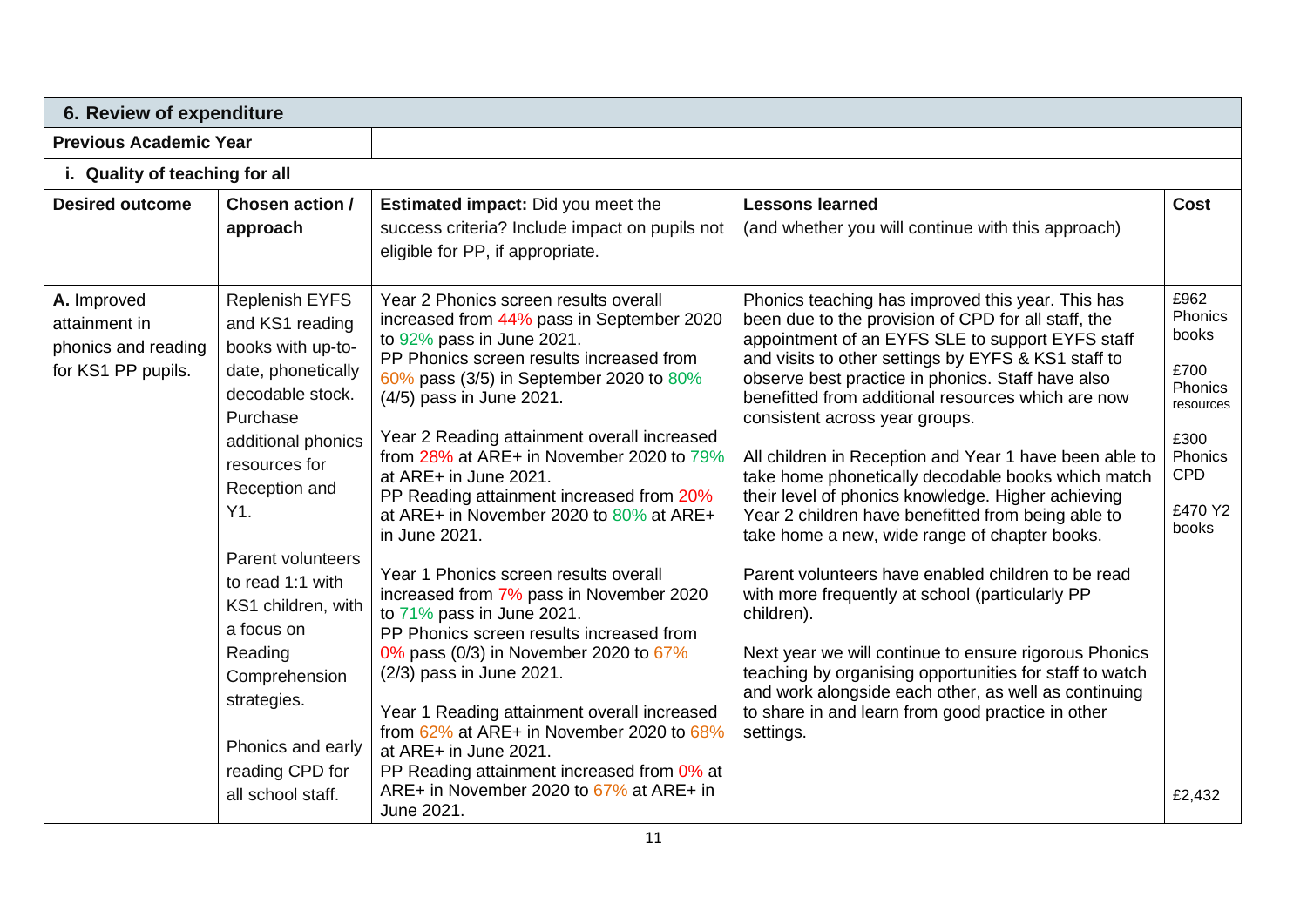| <b>B.</b> Improved<br>attainment in<br>reading and maths<br>for KS2 PP pupils. | 'Love of reading'<br>CPD for all staff.                                                                                                                     | KS2 Reading attainment overall increased<br>from $53\%$ at ARE+ in November 2020 to $86\%$<br>at ARE+ in June 2021.<br>PP Reading attainment increased from 23%<br>$(3/13)$ at ARE+ in November 2020 to 79%<br>(9/14) at ARE+ in June 2021. | The Love of Reading CPD was a success. We have<br>invested a significant amount of money (out of our<br>main school budget) into buying whole class texts so<br>that children are able to read a complete text and can<br>follow their own copy/take a copy home to read on.<br>We believe this way of working has had a significant<br>impact on reading progress and attainment,<br>particularly in KS2.<br>We plan to continue to invest in whole class texts next<br>year, mapping out texts that we want each year group<br>to read over the course of the year into a whole school<br>grid.                                                               | £250<br>CPD                                               |
|--------------------------------------------------------------------------------|-------------------------------------------------------------------------------------------------------------------------------------------------------------|---------------------------------------------------------------------------------------------------------------------------------------------------------------------------------------------------------------------------------------------|-----------------------------------------------------------------------------------------------------------------------------------------------------------------------------------------------------------------------------------------------------------------------------------------------------------------------------------------------------------------------------------------------------------------------------------------------------------------------------------------------------------------------------------------------------------------------------------------------------------------------------------------------------------------|-----------------------------------------------------------|
| <b>B.</b> Improved<br>attainment in<br>reading and maths<br>for KS2 PP pupils. | Implementation of<br><b>White Rose</b><br>Maths scheme of<br>work.<br>Purchase of<br>additional maths<br>resources to<br>compliment this<br>scheme of work. | KS2 Maths attainment overall increased from<br>55% at ARE+ in November 2020 to 83% at<br>ARE+ in June 2021.<br>PP Maths attainment increased from 31%<br>$(3/13)$ at ARE+ in November 2020 to 79%<br>(9/14) at ARE+ in June 2021.           | Using the White Rose Maths scheme this year has<br>ensured that mathematics teaching is pitched<br>accurately and children are able to use concrete,<br>pictorial and abstract methods of working. It was<br>invaluable during the Spring term lockdown and<br>further bubble closures as it allowed children to<br>continue their maths learning seamlessly from home.<br>We will continue to use White Rose next year,<br>although teachers have split some of the units up in<br>their medium-term planning so that concepts are more<br>spread out over the year and children have more<br>regular opportunities to revisit and recap on their<br>learning. | £99<br><b>WRM</b><br>subscription<br>£391.66<br>resources |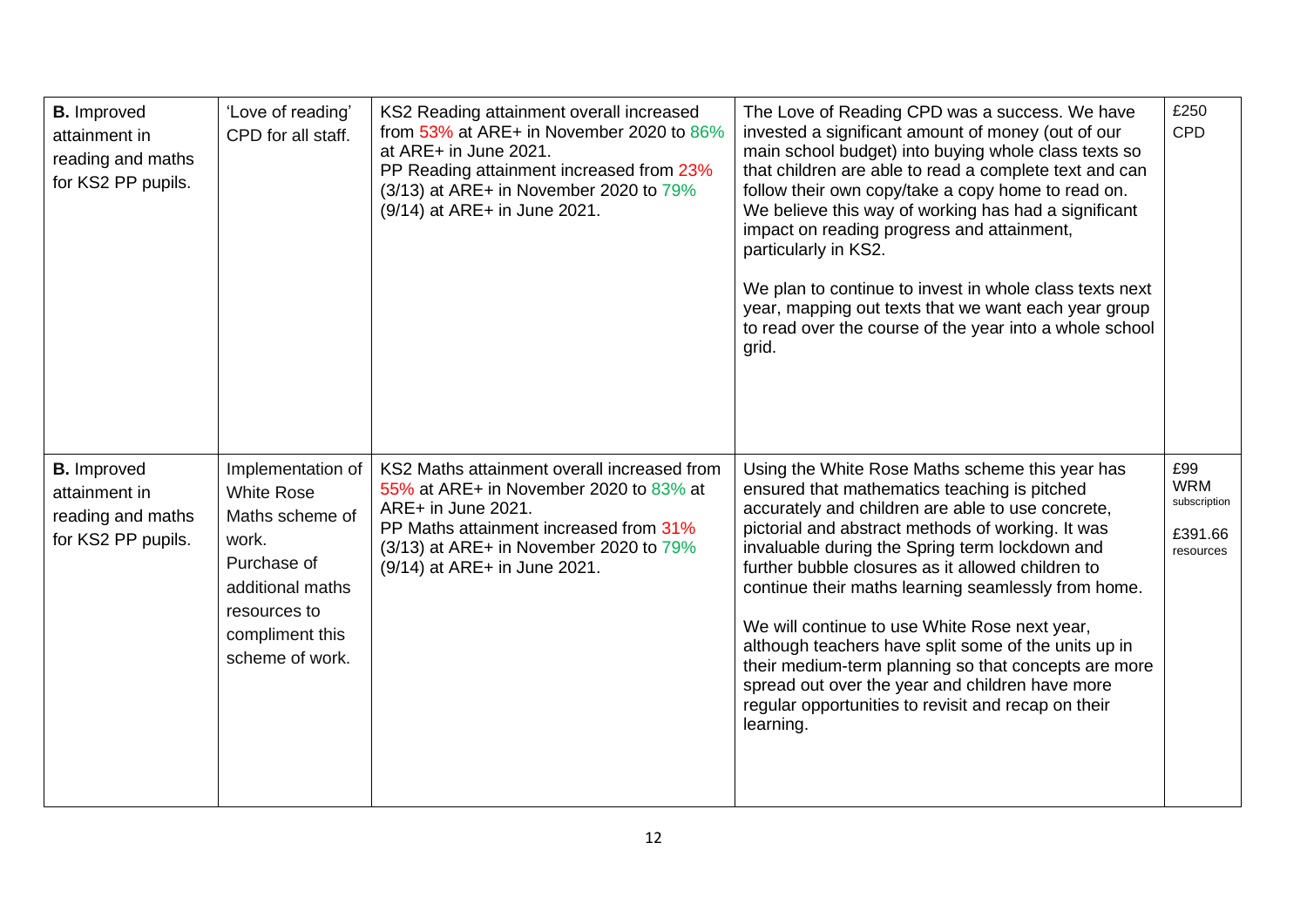| A. Improved<br>attainment in<br>phonics and reading<br>for KS1 PP pupils.<br><b>B.</b> Improved<br>attainment in<br>reading and maths<br>for KS2 PP pupils. | Outdoor<br>adventure<br>learning. | All 30 Year 6 children attended a 4 day<br>residential visit to Arthog outdoor education<br>centre in Wales. Fully subsidised places were<br>provided to all PP children.<br>All teaching staff attended Learning outside<br>the classroom CPD delivered by Arthog<br>Outreach. | Next year, as well as taking Year 6 away, we aim to<br>organise a short residential for Year 3 children and<br>begin using the Arthog Outreach programme to allow<br>other year groups to access outdoor adventure<br>learning with fully qualified instructors closer to home.<br>We plan to continue to develop our outdoor learning<br>provision next year, both within our school site and the<br>local area. | £350<br>£280<br>Outdoor<br>learning<br><b>CPD</b> |
|-------------------------------------------------------------------------------------------------------------------------------------------------------------|-----------------------------------|---------------------------------------------------------------------------------------------------------------------------------------------------------------------------------------------------------------------------------------------------------------------------------|-------------------------------------------------------------------------------------------------------------------------------------------------------------------------------------------------------------------------------------------------------------------------------------------------------------------------------------------------------------------------------------------------------------------|---------------------------------------------------|
| A. Improved<br>attainment in<br>phonics and reading<br>for KS1 PP pupils.                                                                                   | Arts & Sports<br>participation.   | 10 PP pupils accessed free after-school club<br>places during the summer term (once COVID<br>restrictions had lifted to allow clubs to take<br>place).                                                                                                                          | The school-run after-school clubs which took place<br>during the Summer term were very successful and<br>popular. We aim to continue to offer these next year,<br>and are hoping to add a Breakfast club to our<br>wraparound provision which PP pupils will be offered<br>free places at.                                                                                                                        | £448                                              |
| <b>B.</b> Improved<br>attainment in<br>reading and maths<br>for KS2 PP pupils.                                                                              |                                   | 5 PP children accessed music lessons free-<br>of-charge (lessons continued online during<br>school/bubble closures).                                                                                                                                                            | Music lessons will also continue next year.                                                                                                                                                                                                                                                                                                                                                                       | £1801                                             |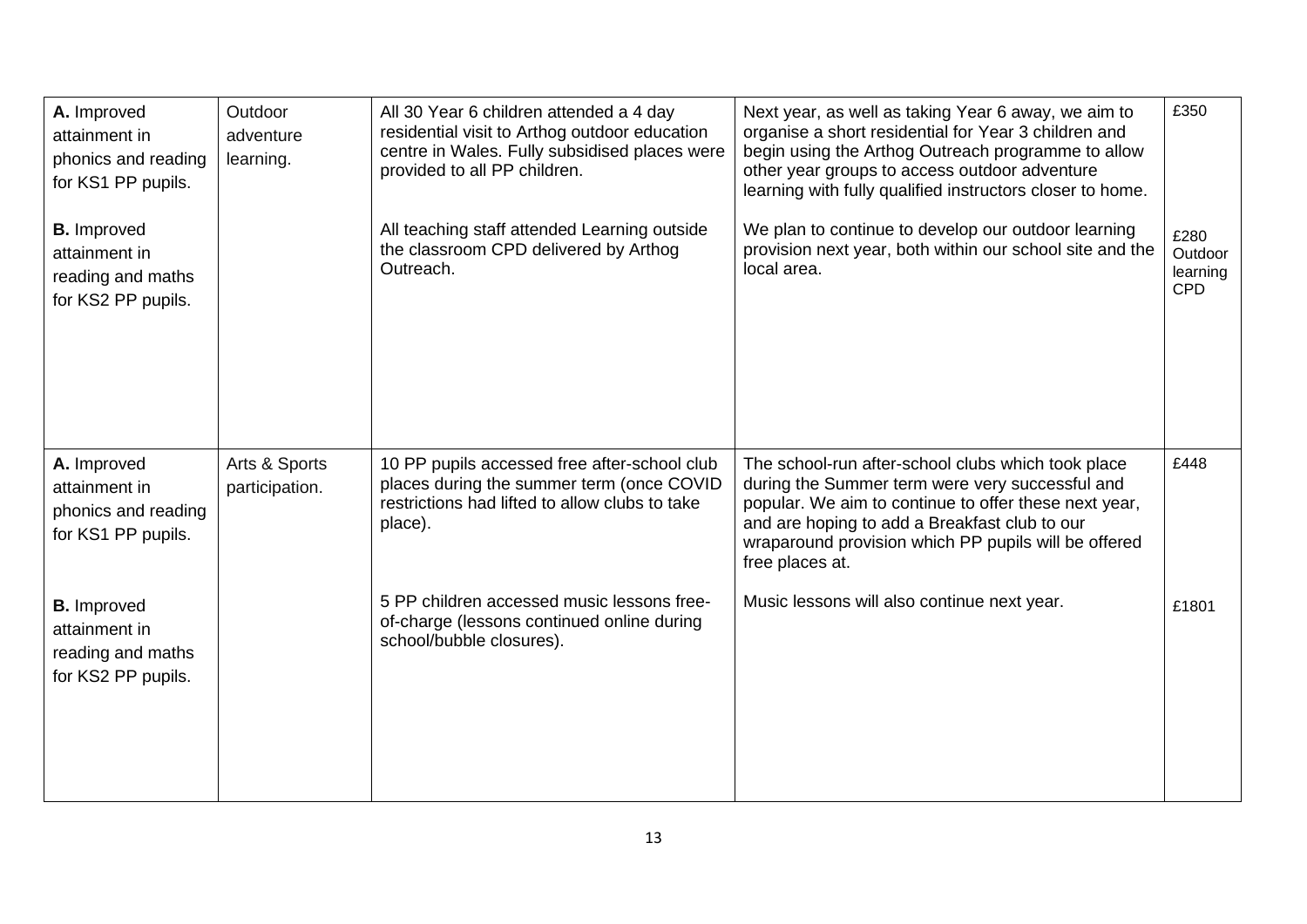| <b>C.</b> Good emotional<br>wellbeing for PP<br>children.<br>ii. Targeted support | Use of Jigsaw<br>PSHE scheme of<br>work across<br>school.<br>Use of CalmBrain<br>programme<br>across school. | Of our 24 disadvantaged children, only 2<br>require ongoing additional emotional<br>wellbeing interventions on top of the Jigsaw<br>and CalmBrain provisions for all children. | Jigsaw PSHE lessons have greatly enhanced<br>children's wellbeing on their return(s) to school this<br>year. They have allowed opportunities for all children<br>to reflect on what has been happening, both in their<br>own lives and in the wider world. Children are clear<br>about the various forms of support on offer at school<br>and in the local community.<br>Using CalmBrain has allowed children time to focus<br>and be ready for learning, enabling movement breaks<br>and refocusing when necessary. | £500<br>Calm<br><b>Brain</b> |
|-----------------------------------------------------------------------------------|--------------------------------------------------------------------------------------------------------------|--------------------------------------------------------------------------------------------------------------------------------------------------------------------------------|----------------------------------------------------------------------------------------------------------------------------------------------------------------------------------------------------------------------------------------------------------------------------------------------------------------------------------------------------------------------------------------------------------------------------------------------------------------------------------------------------------------------|------------------------------|
| <b>Desired outcome</b>                                                            | Chosen action /                                                                                              | <b>Estimated impact:</b> Did you meet the                                                                                                                                      | <b>Lessons learned</b>                                                                                                                                                                                                                                                                                                                                                                                                                                                                                               | <b>Cost</b>                  |
|                                                                                   | approach                                                                                                     | success criteria? Include impact on pupils not<br>eligible for PP, if appropriate.                                                                                             | (and whether you will continue with this approach)                                                                                                                                                                                                                                                                                                                                                                                                                                                                   |                              |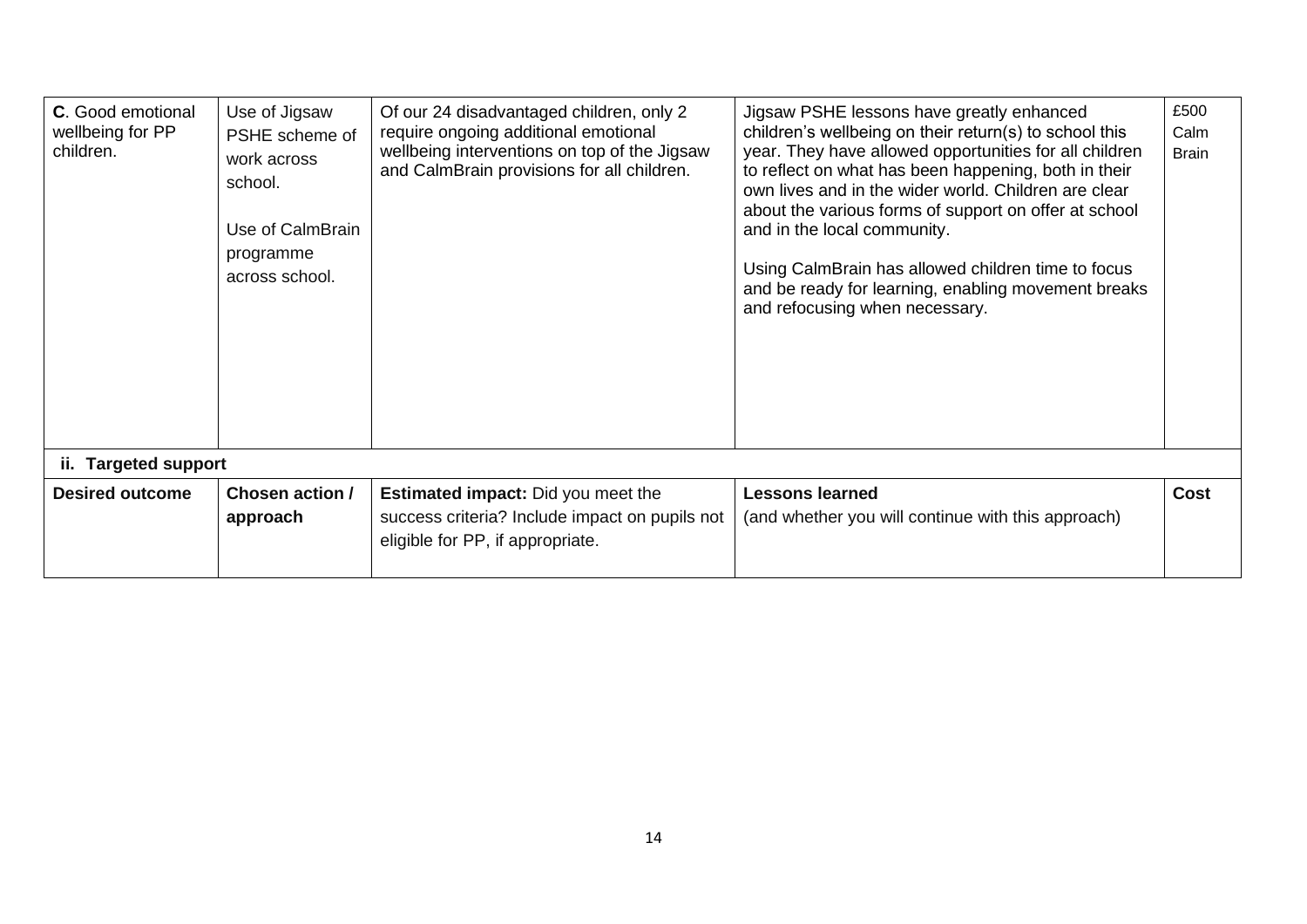| A. Improved<br>attainment in<br>phonics and reading<br>for KS1 PP pupils. | 4x weekly small<br>group $(3:1)$<br>intervention<br>lessons with<br>experienced<br>phonics teacher,<br>in addition to daily<br>class lessons.<br>Purchase of                         | 4 out of the 6 Year 2 children who took part in<br>the Project X Code Phonics intervention<br>programme have now passed the Phonics<br>screen. The remaining 2 children have<br>worked with our LSAT to complete the<br>PhAB2 Assessment of Phonological<br>Awareness screening.<br>The 6 Year 1 children who took part in | The Project X Code intervention has been successful,<br>and children have enjoyed taking part. Our two Year 2<br>groups will continue to work through the programme<br>next year as they move into Year 3.<br>We have identified two groups of Year 1 children who<br>did not pass the Phonics screen and who we feel<br>would benefit from taking part in the intervention.<br>These groups will begin in September 2021. | £7959<br>teacher<br>£800<br>resources |
|---------------------------------------------------------------------------|--------------------------------------------------------------------------------------------------------------------------------------------------------------------------------------|----------------------------------------------------------------------------------------------------------------------------------------------------------------------------------------------------------------------------------------------------------------------------------------------------------------------------|----------------------------------------------------------------------------------------------------------------------------------------------------------------------------------------------------------------------------------------------------------------------------------------------------------------------------------------------------------------------------------------------------------------------------|---------------------------------------|
| <b>B.</b> Improved                                                        | Project X Code<br>intervention<br>programme and<br>resources.<br>Appoint a trained                                                                                                   | Phonics intervention sessions made an<br>average of 16 marks progress in their<br>phonics screen scores between November<br>2020 and June 2021.<br>PP Reading attainment in KS2 increased                                                                                                                                  | The 1:1 reading has been hugely beneficial to all                                                                                                                                                                                                                                                                                                                                                                          | £660                                  |
| attainment in<br>reading and maths<br>for KS2 PP pupils.                  | <b>Coram Beanstalk</b><br>Reading<br>volunteer to work<br>with x4 KS2 PP<br>children.<br>Train and employ<br>a lunchtime<br>supervisor to read<br>with an additional<br>x4 children. | from $23\%$ (3/13) at ARE+ in November 2020<br>to 79% (9/14) at ARE+ in June 2021.<br>All 8 of the PP children who worked with the<br>Beanstalk volunteer/lunchtime supervisors<br>achieved ARE+ in June 2021 (all were below<br>ARE in November 2020).                                                                    | children involved. We will continue with this approach<br>next year and hope to train an additional lunchtime<br>supervisor to support with reading.                                                                                                                                                                                                                                                                       | <b>Beanstalk</b><br>£1376.64<br>LS    |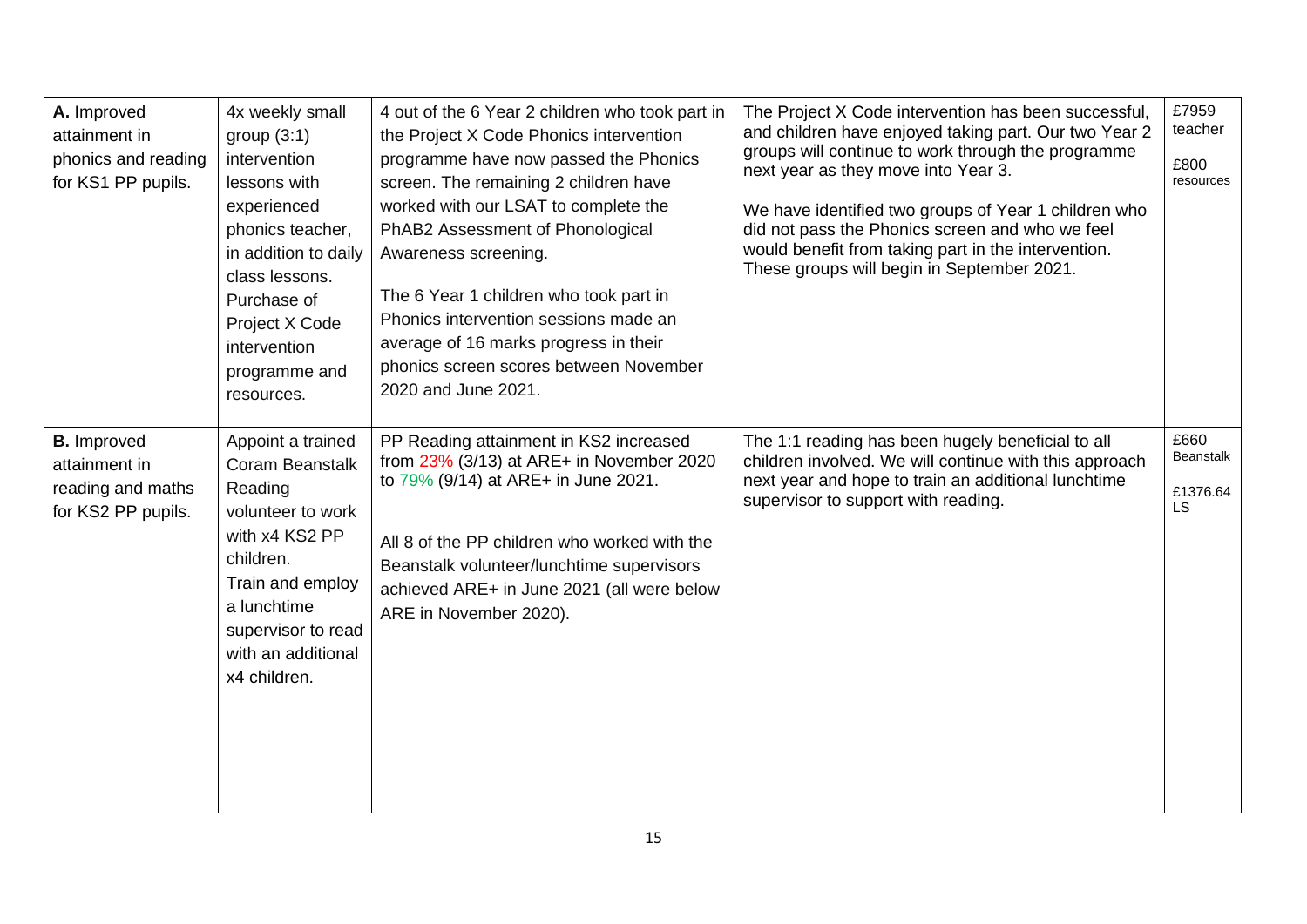| <b>B.</b> Improved<br>attainment in<br>reading and maths<br>for KS2 PP pupils. | 3x weekly small<br>group intervention<br>lessons with<br>experienced<br>teacher or TA, in<br>addition to daily<br>class lessons.<br>Purchase of<br>Rising Stars 'On<br>track Maths'<br>intervention<br>programme and<br>resources. | PP Maths attainment in KS2 increased from<br>31% (3/13) at ARE+ in November 2020 to<br>79% (9/14) at ARE+ in June 2021. | The Rising Stars Maths intervention programme<br>worked better in KS2 than KS1. We aim to continue<br>with the programme next year, but children with<br>similar needs will be identified from their summative<br>assessment data rather than on a day-by-day basis. | £400<br>resources<br>£9806.40<br>TAs |
|--------------------------------------------------------------------------------|------------------------------------------------------------------------------------------------------------------------------------------------------------------------------------------------------------------------------------|-------------------------------------------------------------------------------------------------------------------------|----------------------------------------------------------------------------------------------------------------------------------------------------------------------------------------------------------------------------------------------------------------------|--------------------------------------|
| C. Good emotional<br>wellbeing for PP<br>children.                             | Family support<br>worker<br><b>School Mental</b><br><b>Health Lead</b><br>identified and<br>CPD provided.                                                                                                                          | 13 families (16 children) have accessed the<br>Family support worker this academic year.                                | The families who have been referred to our Family<br>support worker have all been grateful for the support<br>and noticed a difference in their wellbeing. This is a<br>valuable resource which we will continue to make use<br>of next year.                        | £1545<br><b>FSW</b><br>£375<br>CPD   |